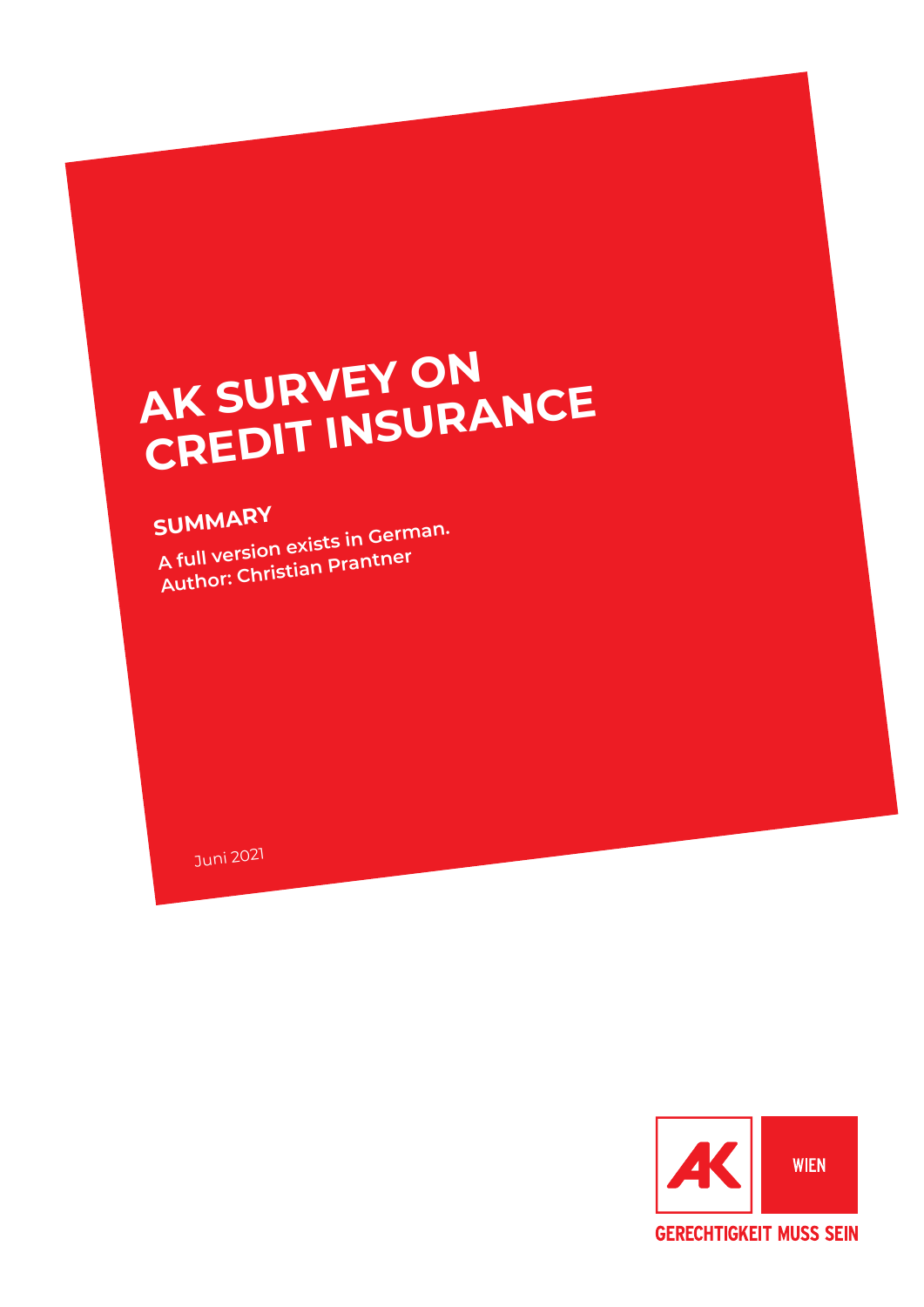## **Summary**

- Credit insurance is a **reasonable provision a person can make to protect surviving family members from debt**. However, many of the supplemental tariffs should be carefully considered before signing a contract containing them. AK has examined the tariffs for credit insurance policies offered by six banks in Vienna. The tariffs vary greatly in their **range of coverage** and in the **premiums** associated with them:
	- The tariffs offered by the six banks for hedging a **consumer loan** (EUR 10,000, 5-year term, one borrower/insured party) cost between EUR 74.67 (Bank Austria / Ergo) and EUR 566.94 (Raiffeisen / Uniqa). The tariff of Raiffeisenlandesbank NÖ Wien covers not only death but also automatically includes work disability as supplemental protection.
	- For a **mortgage loan** (EUR 100,000, 20-year term, two borrowers / insured parties) the banks surveyed charge between EUR 1,332.66 (Oberbank / Generali) and EUR 4,581.60 (Erste Bank / Wiener Städtische). The tariff of Oberbank includes a "bonus", for example. In general, bonuses or discounts can be included in the premiums.
- There are **numerous supplemental tariffs** that are either included automatically in the tariff or that can be freely selected and added: Accidental death, disability due to an accident, occupational disability, work disability, incapacity to work, serious illness (such as cancer, heart attack, etc) or unemployment. The **supplemental tariffs** make the **premiums more complex in design**, which in turn renders them very difficult to compare with each other.
- The banks surveyed by AK emphasize that taking out credit insurance is **voluntary**. In **actual practice**, however, during credit negotiations, one frequently sees **banks insisting that the consumer take out new credit insurance**, thereby making it a mandatory component of the credit agreement. If the bank requires this insurance, it is obliged to include it in the effective annual percentage rate of charge and the total cost of the credit.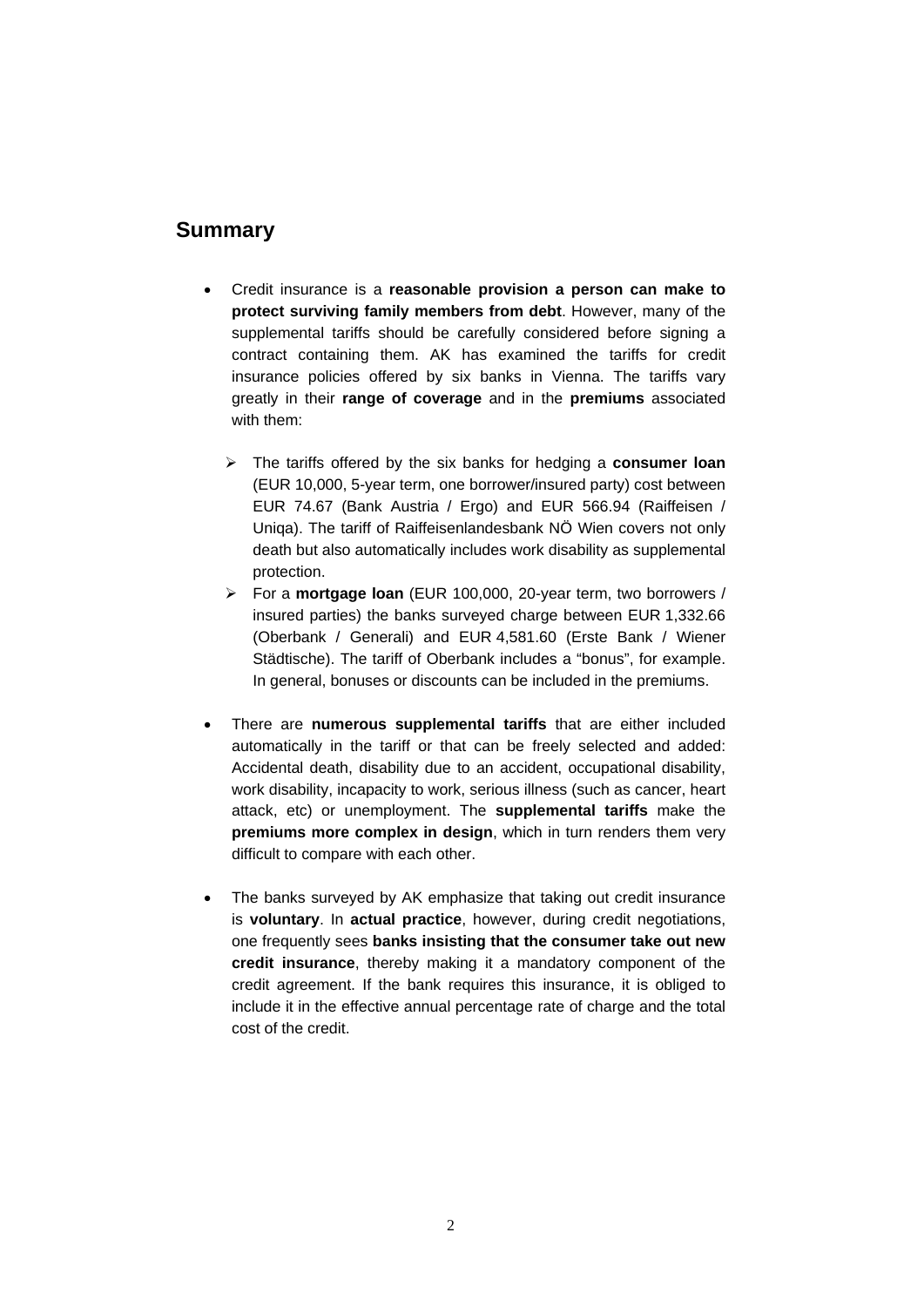- The cost of (mandatory) required credit insurance can significantly increase the total cost of the credit. In the calculation example presented by AK (EUR 10,000 loan, 5-year term, nominal interest rate of 5.5 %) **the effective interest rate for a loan without credit insurance amounts to 6.56 %. But the effective interest rate increases to 8.96 %** if the premium (EUR 567) is included as a cost component in the credit agreement costs. That means the cost of the credit with obligatory insurance in this example increases by 2.4 %.
- AK-Beratung (the counselling and advice services at the AK) has received **many complaints about credit insurance products.** They revolve primarily around high premiums, which make the credit substantially more expensive. Complaints are constantly made about supplemental tariffs that consumers are sold alongside the credit without their being adequately aware of them. Do **not let yourself be persuaded to accept an expensive, complex tariff** – the bank is acting in self-interest given the intermediary commissions involved.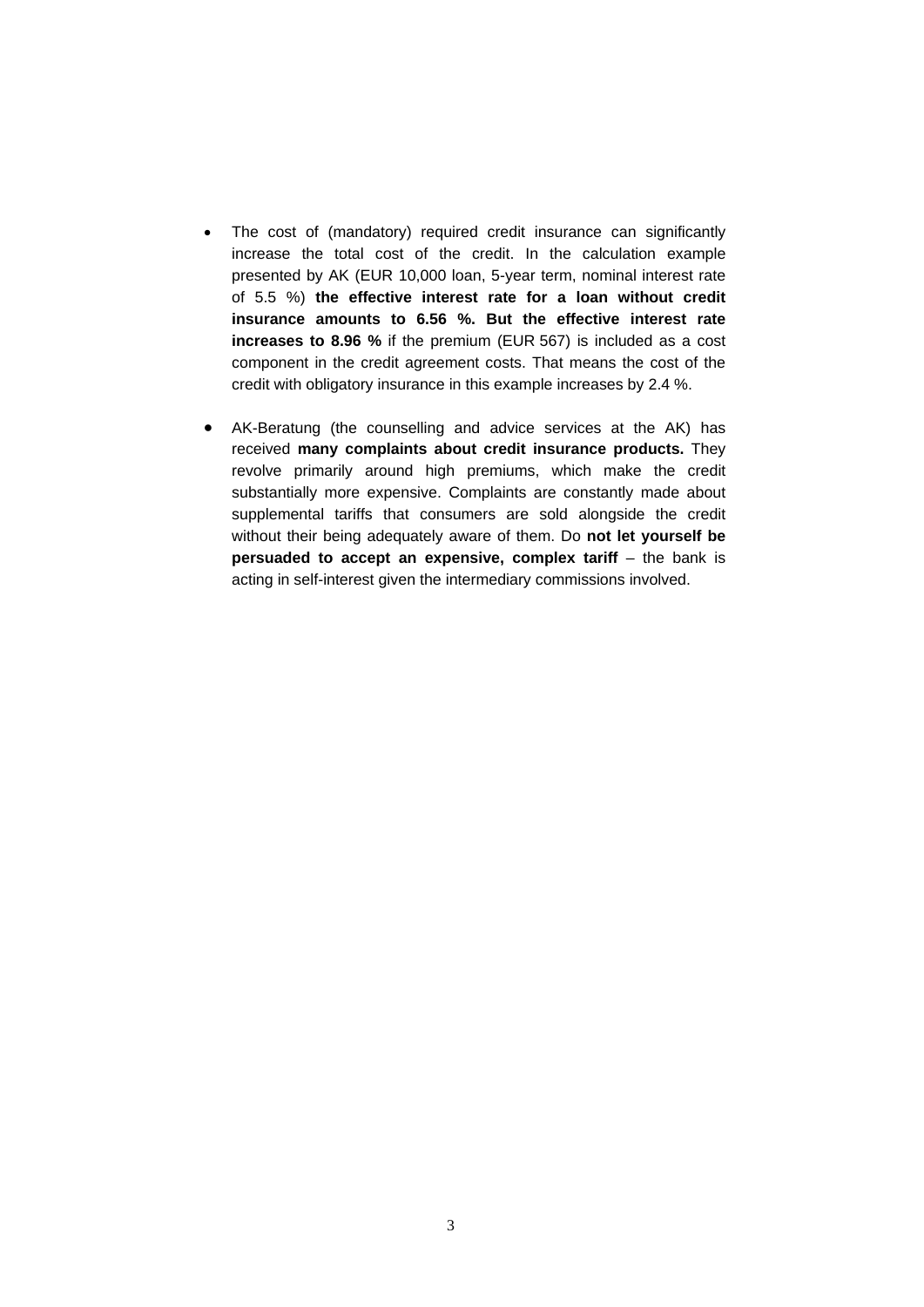## Summary assessment of credit insurance policies from the perspective of consumers

#### **The banks' own tariffs predominate in actual practice**

The surveyed banks emphasize that "non-bank" insurance companies can also be brought in to cover risk. Consumers repeatedly report that during credit agreement negotiations the customer advisors at the bank push the given "bank's own" insurance products and narrow down the range of insurance agreements offered to those arranged by the bank.

### **Tariff diversity arising from tariffs offered by banks and from insurance companies' (own) tariffs**

There are several ways of hedging a credit against the death of the borrower/insured party. The banks offer several options. Many tariffs are (purely) term life insurance tariffs with a fixed policy value; other tariffs are (genuine) credit insurance policies with policy values geared to the outstanding credit sum (ie, on the balance of the credit still owed). A policy that is purely a term life insurance offers a higher total benefit over the term of the insurance contract and credit agreement because the contractually agreed benefit is still paid out on the death of the insured party even if the outstanding credit amount is already substantially less.

**Example to illustrate the point**: The total loan amounts to EUR 100,000, the term of the credit is 20 years. A term life insurance with a guaranteed policy value of EUR 100,000 would result in a death benefit of EUR 100,000 after 10 years even if only EUR 50,000 of the credit were still owed. By contrast, a policy that purely entailed credit insurance would cover the exact amount still owed after 10 years – in the above example, EUR 50,000.

Whenever talking about tariff diversity, one should mention the **supplemental tariffs**. Be aware: There are credit insurance policies that automatically include a supplemental tariff – this tends to make the tariff more expensive. In many cases supplemental tariffs can be augmented with coverage of

- Accidental death
- Disability due to an accident
- Occupational disability
- Work disability, incapacity to work
- Serious illness (such as cancer, heart attack, etc)
- Unemployment.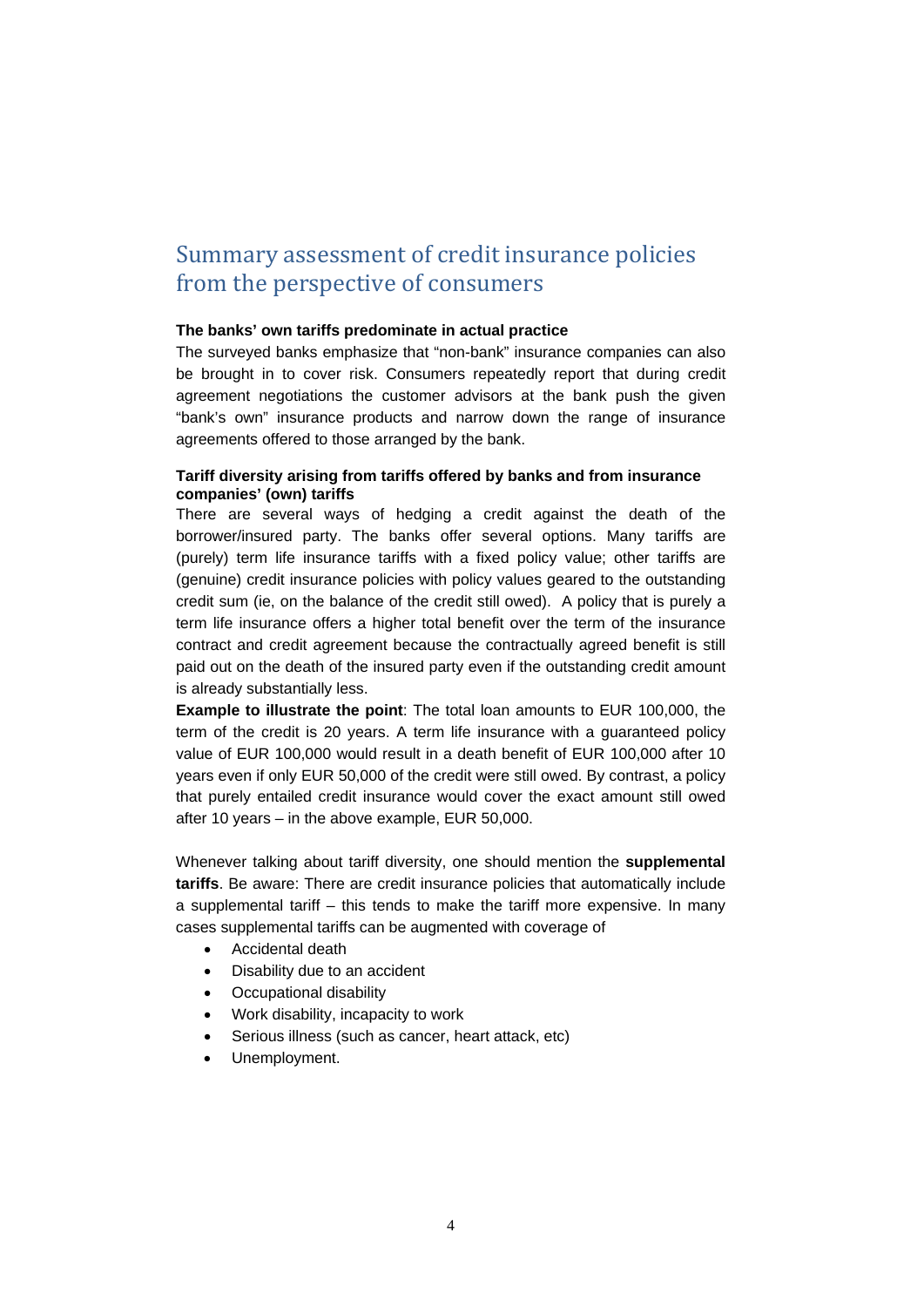### **Credit insurance can raise the credit costs substantially**

Actual practice shows that the lending banks require credit insurance or other insurance products yet refer to them as being "voluntarily" taken out by customers and consequently do not include them in the calculation of the effective annual percentage rate of charge. The law provides that insurance contracts must only be included in the credit costs if they were obligatory or required by the bank as a condition for approving the credit agreement. The fact is that the credit costs appear to be more attractive if expensive credit insurance policies are not included in the total cost/effective annual percentage rate of charge. The following example demonstrates this difference:

EUR 10,000 loan with a 5-year term (borrower is a 25-year-old woman). Nominal interest rate per year of 5.5 % (rounded average interest rate as per the interest rate statistics of the Austrian National Bank, March 2021). One-time premium for credit insurance: EUR 567

|                         | Credit cost version 1            | Credit cost version 2            |
|-------------------------|----------------------------------|----------------------------------|
|                         | Credit offer <b>includes</b> the | Credit offer <b>excludes</b> the |
|                         | credit insurance in the          | credit insurance from the        |
|                         | calculation (one-time            | calculation                      |
|                         | payment of EUR 576)              |                                  |
| Nominal annual interest | 5.5%                             |                                  |
| rate (as a % per year)  |                                  | 5.5%                             |
| Processing fee (one-    | <b>EUR 200</b>                   | <b>EUR 200</b>                   |
| time, 2 % of loan       |                                  |                                  |
| amount in euros, as a   |                                  |                                  |
| surcharge)              |                                  |                                  |
| Effective annual        |                                  | 6.56%                            |
| percentage rate of      | 8.96%                            |                                  |
| charge (as a % per      |                                  |                                  |
| year)                   |                                  |                                  |
| Monthly instalment in   | <b>EUR 206.37</b>                | <b>EUR 195.51</b>                |
| euros                   |                                  |                                  |
| Total amount (in euros, | EUR 12,382.63                    | EUR 11,730.49                    |
| total of all payments   |                                  |                                  |
| over the term)          |                                  |                                  |

**Table 1: Cost of the credit with the premium included versus excluded from the calculation**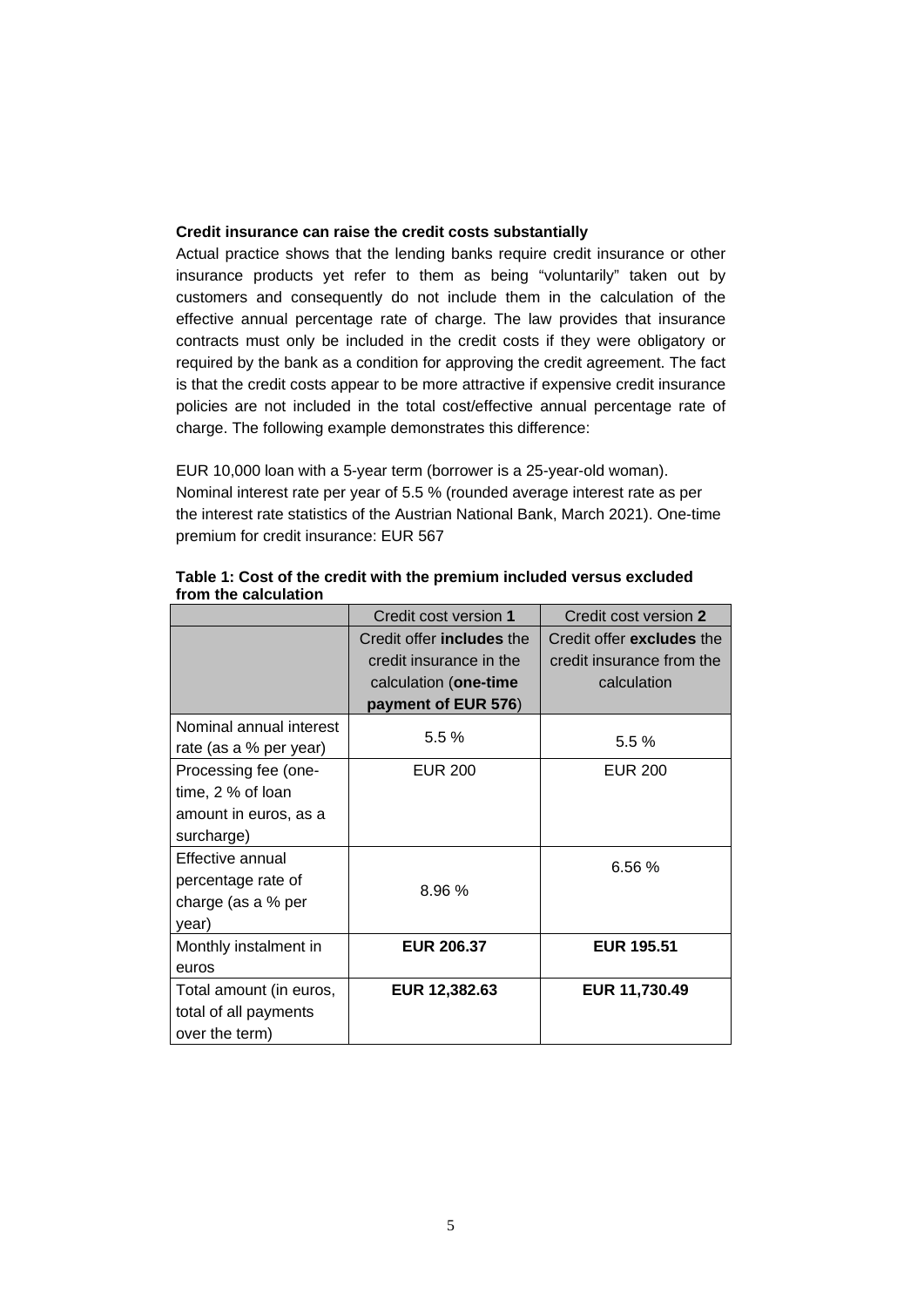In these model assumptions, the premium for the credit insurance amounts to EUR 567. It is incurred once (one-time premium) and is charged to the loan account. This practice is very common and culminates in the borrower/insured party not paying the premium in cash but rather financing it through his or her loan account. Applying the above figures, the credit amount is EUR 10,767: EUR 10,000 is the loan amount paid out, but the processing fee (EUR 200) and the premium for the credit insurance (EUR 567) are added as surcharges to the credit amount ("surcharge method of calculation"). This approach puts the borrower at a tangible disadvantage. He or she pays credit interest on credit insurance that is financed through the credit (which incidentally also applies to the processing fee if it is added as a surcharge to the loan amount).

In figures: the one-time premium financed that is credit financed causes the monthly instalment for version 1 to be EUR 10.86 higher than the version of the loan without credit insurance (version 2). Altogether, the borrower opting for version 1 pays EUR 652.14 more over the entire term than for version 2 (EUR 12,382.63 – EUR 11,730.49). This, in turn, means that the difference between EUR 652.14 (increased charge from version 1 versus version 2) and EUR 567 (one-time premium for credit insurance) consists of the interest (EUR 85.14) that is added as a surcharge and is therefore financed through the credit.

The figures in the above example demonstrate a further fact. If a bank requires credit insurance, the incurred premium must be included in the effective annual percentage rate of charge and the total loan cost ("total amount") under the provisions of the Austrian Consumer Credit Act (Verbraucherkreditgesetz (VKrG)) and the Austrian Mortgage and Real Estate Credit Act (Hypothekarund Immobilienkreditgesetz (HIKrG)). **In version 1 the effective interest rate rises to 8.96 %,** which happens because the premium amount (EUR 567) must be viewed as a cost component of the loan agreement. Put simply: Nominal interest rate + costs of the loan agreement equal the effective interest rate. In version 2, this is not the case: The premium is not included in the effective interest rate; the nominal interest rate is increased only by the EUR 200 processing fee that is incurred. **The effective interest rate in version 2 – without the one-time premium for credit insurance being included** – **is 6.56 %.** In this example, this means the costs of the loan with an obligatory insurance increase by 2.4 %.